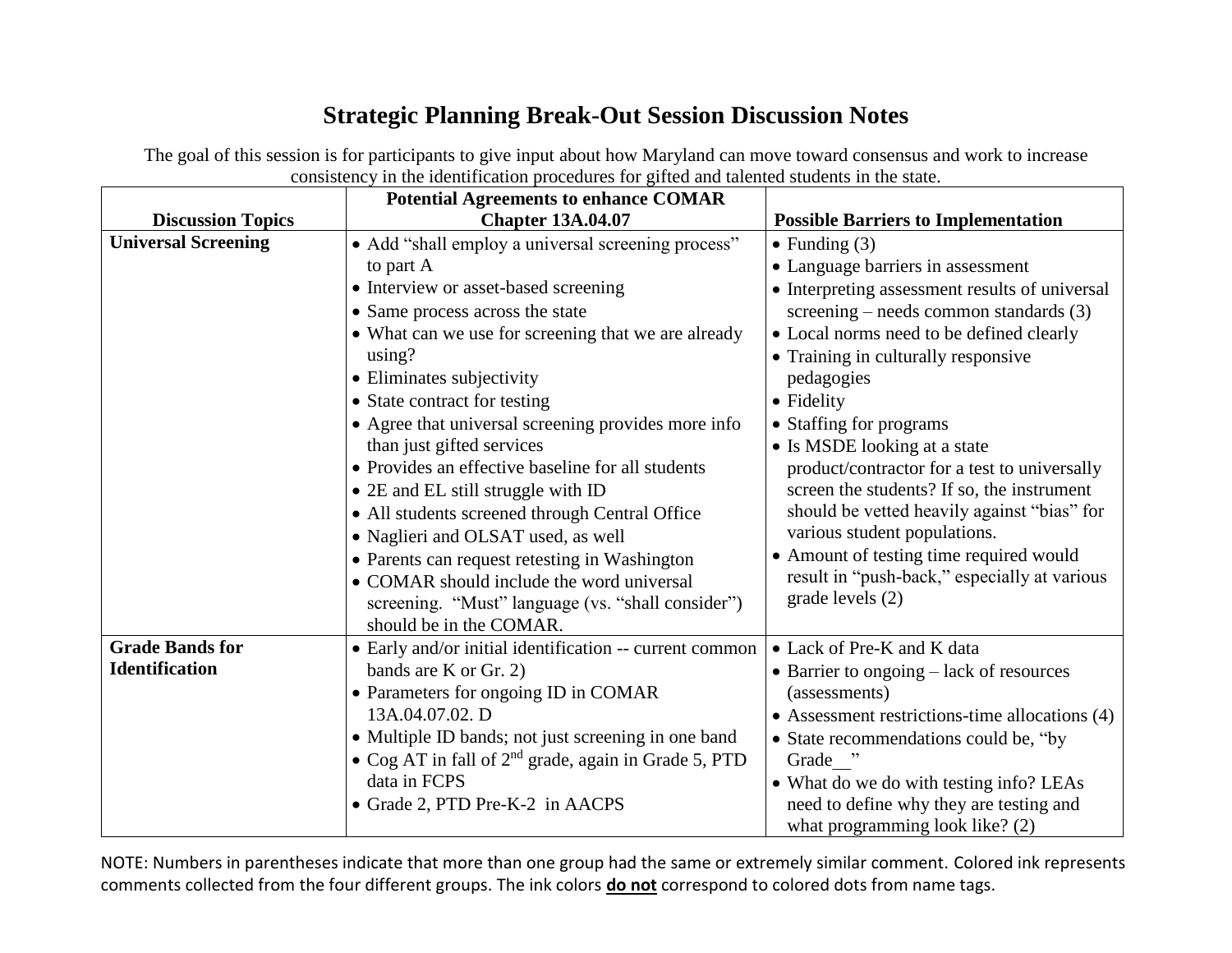|                                  | <b>Potential Agreements to enhance COMAR</b>                                                                                                                                                                                                                                                                                                                                                                                                                                                                                                                                                                                           |                                                                                                                                                                     |
|----------------------------------|----------------------------------------------------------------------------------------------------------------------------------------------------------------------------------------------------------------------------------------------------------------------------------------------------------------------------------------------------------------------------------------------------------------------------------------------------------------------------------------------------------------------------------------------------------------------------------------------------------------------------------------|---------------------------------------------------------------------------------------------------------------------------------------------------------------------|
| <b>Discussion Topics</b>         | <b>Chapter 13A.04.07</b>                                                                                                                                                                                                                                                                                                                                                                                                                                                                                                                                                                                                               | <b>Possible Barriers to Implementation</b>                                                                                                                          |
|                                  | • Screen individual students at any grade level when<br>needed in Carroll<br>• Baltimore City screens in K with Naglieri, Pre-K<br>when needed<br>$\bullet$ K in Talbot<br>• K-2 for districts with high poverty (a strong reason<br>exists for earlier ID, especially for kids in poverty)<br>- It makes sense to ID K-2 students only if<br>programming exists for them<br>• The earlier that you assess, the more that you need<br>to keep reassessing students at older grades<br>• 3-5 (a grade band for new registrants, transient<br>populations - Individual districts will need to<br>decide how to handle these populations) | • Timing of the testing w/in the school year<br>(month of administration)<br>• Ability to properly train every teacher to<br>administer ID<br>$\bullet$ Funding (3) |
| <b>Multiple Methods of</b>       | • Broaden COMAR to provide specific parameters                                                                                                                                                                                                                                                                                                                                                                                                                                                                                                                                                                                         | • Rigor between schools or LEAs                                                                                                                                     |
| <b>Identification</b>            | for measures such as, but not limited to: portfolios,                                                                                                                                                                                                                                                                                                                                                                                                                                                                                                                                                                                  | • Standards can vary                                                                                                                                                |
| (to include potential, aptitude, | work samples, academic achievements, PTD, and                                                                                                                                                                                                                                                                                                                                                                                                                                                                                                                                                                                          | • Measures vary from LEA to LEA                                                                                                                                     |
| & achievement)                   | others                                                                                                                                                                                                                                                                                                                                                                                                                                                                                                                                                                                                                                 | • Potential issues of equity if same measures                                                                                                                       |
|                                  | • Clarify purpose for multiple instruments to prevent                                                                                                                                                                                                                                                                                                                                                                                                                                                                                                                                                                                  | are used across LEAs                                                                                                                                                |
|                                  | gate keeping or rigid criteria                                                                                                                                                                                                                                                                                                                                                                                                                                                                                                                                                                                                         | • Issues with reporting with small vs. large                                                                                                                        |
|                                  | • MSDE Primary Talent Development Program                                                                                                                                                                                                                                                                                                                                                                                                                                                                                                                                                                                              | populations – metrics                                                                                                                                               |
|                                  | • Flexibility with alternative measures (SPED)                                                                                                                                                                                                                                                                                                                                                                                                                                                                                                                                                                                         | • Definitions & services of gifted can vary                                                                                                                         |
|                                  | • Auditions/interviews                                                                                                                                                                                                                                                                                                                                                                                                                                                                                                                                                                                                                 | between LEAs (gifted, talented, highly                                                                                                                              |
|                                  | • How "local" are we considering the norms to be?                                                                                                                                                                                                                                                                                                                                                                                                                                                                                                                                                                                      | able, etc.)                                                                                                                                                         |
|                                  | School, area, region, district?<br>• Use local benchmark assessments                                                                                                                                                                                                                                                                                                                                                                                                                                                                                                                                                                   | • Are we interpreting Multiple Methods the<br>same way?                                                                                                             |
|                                  | • Teacher checklist                                                                                                                                                                                                                                                                                                                                                                                                                                                                                                                                                                                                                    | • Use of strict cut-offs                                                                                                                                            |
|                                  | • Work samples                                                                                                                                                                                                                                                                                                                                                                                                                                                                                                                                                                                                                         | • Professional development, especially GT                                                                                                                           |
|                                  | · PTD a critical tool, REPI scores used                                                                                                                                                                                                                                                                                                                                                                                                                                                                                                                                                                                                | characteristics                                                                                                                                                     |
|                                  | $\bullet$ PARCC                                                                                                                                                                                                                                                                                                                                                                                                                                                                                                                                                                                                                        | $\bullet$ Time!                                                                                                                                                     |
|                                  | • Use both quantitative and qualitative data                                                                                                                                                                                                                                                                                                                                                                                                                                                                                                                                                                                           | • Local autonomy                                                                                                                                                    |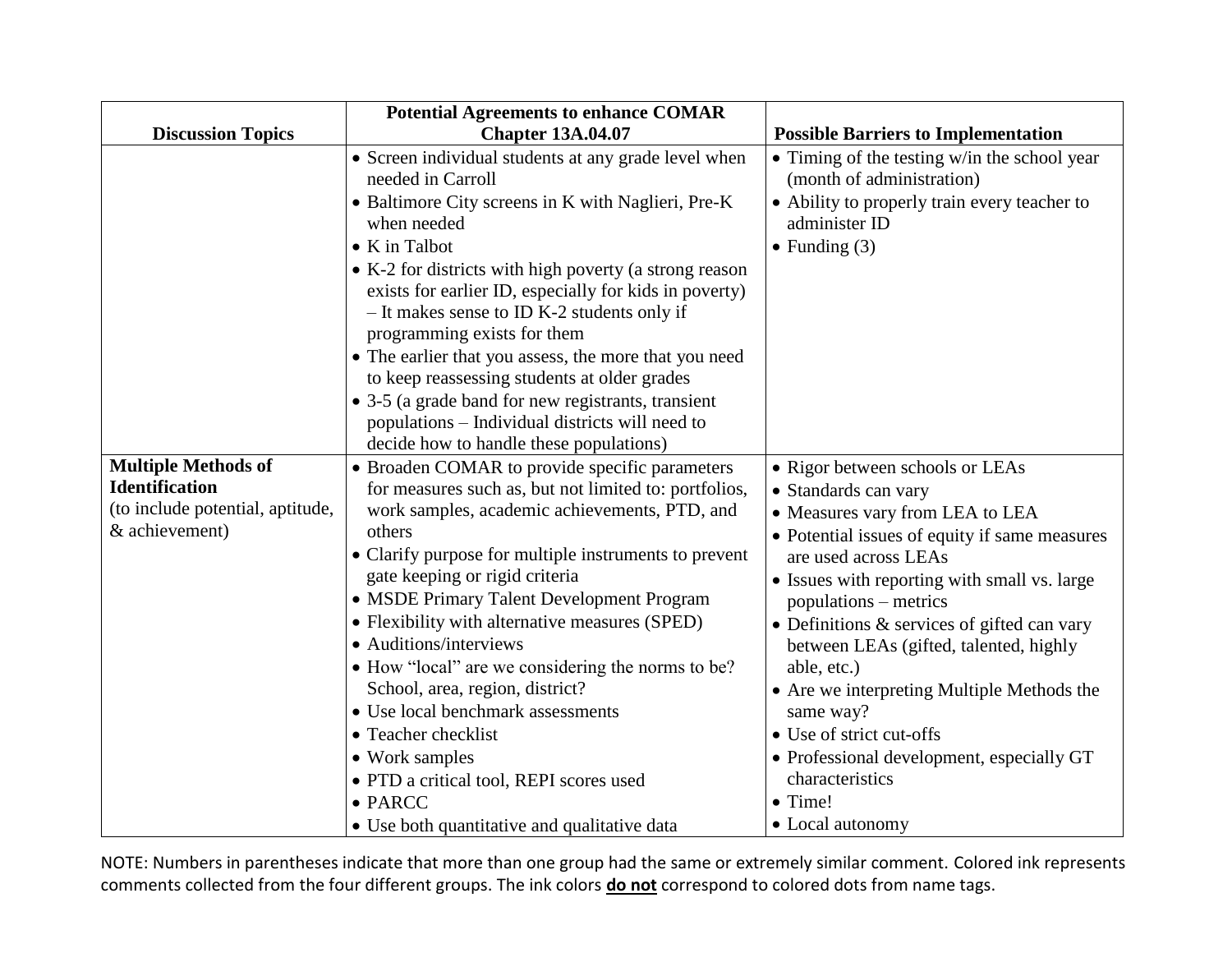|                           | <b>Potential Agreements to enhance COMAR</b>                                                                                                                                                                                                                                                                                                                                                                                                                                                                                                                       |                                                                                                                                                                                                                                                                                                                                                                                                                                                                                                                                                                                                                                   |
|---------------------------|--------------------------------------------------------------------------------------------------------------------------------------------------------------------------------------------------------------------------------------------------------------------------------------------------------------------------------------------------------------------------------------------------------------------------------------------------------------------------------------------------------------------------------------------------------------------|-----------------------------------------------------------------------------------------------------------------------------------------------------------------------------------------------------------------------------------------------------------------------------------------------------------------------------------------------------------------------------------------------------------------------------------------------------------------------------------------------------------------------------------------------------------------------------------------------------------------------------------|
| <b>Discussion Topics</b>  | <b>Chapter 13A.04.07</b>                                                                                                                                                                                                                                                                                                                                                                                                                                                                                                                                           | <b>Possible Barriers to Implementation</b>                                                                                                                                                                                                                                                                                                                                                                                                                                                                                                                                                                                        |
|                           | • Observational Rating Scales (teacher) for potential<br>and/or parent rating scale as part of the appeal<br>process (AACPS had used Renzulli rating scales)<br>• Work samples/tasks, portfolio products<br>(observational data)<br>• Interviews<br>• Question: Would the PTD program be a norm<br>across the state?                                                                                                                                                                                                                                               | $\bullet$ Funding (3)<br>• Need to consider types of measures for<br>special populations<br>• State should not say which measure is<br>used, just that multiple measures need to be<br>used<br>• Could identify for different levels-gifted,<br>advanced, above, on. Look at both ability<br>and achievement<br>• Concern for multiple measures need to be<br>identified. Uniform measures needed so it<br>is equitable between districts<br>· NAGC has standards, minimum criteria for<br>standards. Use as a guide for uniformity so<br>it is consistent for students<br>• Teaching training<br>• Timing of assessment measures |
| <b>Use of Local Norms</b> | • Local and national norms currently not addressed in<br><b>COMAR</b><br>**There should be standardized guidelines for<br>establishing local norms and/or group-specific<br>norms<br>• Discussion of services versus identification with<br>school-specific norms (gold standard, but not really<br>feasible in district context)<br>• How "local" are we considering the norms to be?<br>School, area, region, district?<br>• Same criteria used in all schools<br>• Flexibility provided to ensure identity of<br>underrepresented groups<br>• Uniformity needed | • Local or group specific norms are not the<br>same by school or between districts - Who<br>calculates local norms? (2)<br>• Transience of students<br>• District programs – not necessarily school<br>programs<br>• A TON of professional development is<br>necessary for everyone involved<br>• Managing data and reporting – access may<br>be a barrier $(3)$<br>• No additional comments from the "BLUE"<br>group<br>• Please consider the needs of the smaller<br>districts                                                                                                                                                  |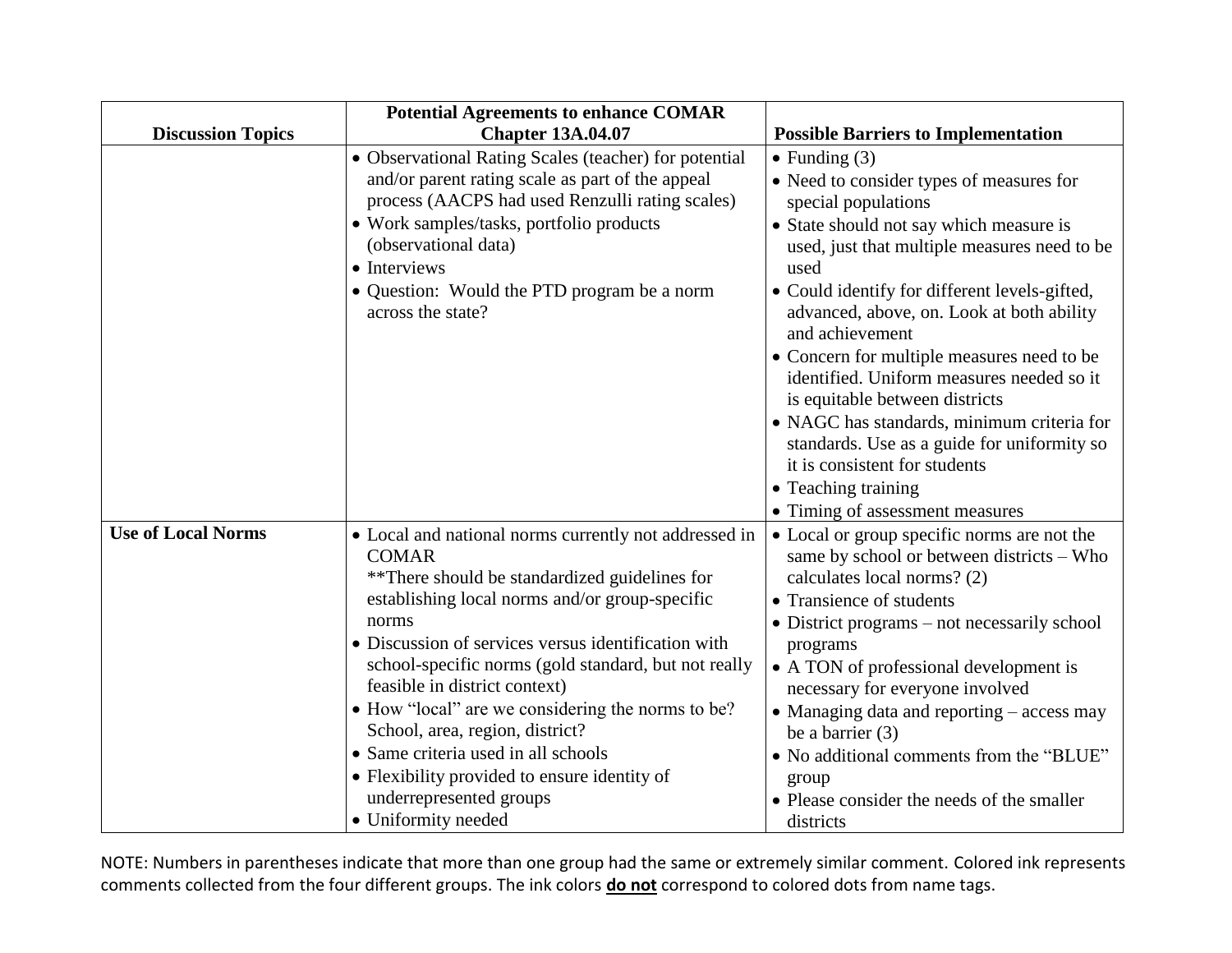|                                  | <b>Potential Agreements to enhance COMAR</b>                                                                                                                                                                                                                                                                                                                                                                                                                                                                                                                                                                                                                                                                                     |                                                                                                                                                                                                                                                                                                                                                                                                                                                                                                                         |
|----------------------------------|----------------------------------------------------------------------------------------------------------------------------------------------------------------------------------------------------------------------------------------------------------------------------------------------------------------------------------------------------------------------------------------------------------------------------------------------------------------------------------------------------------------------------------------------------------------------------------------------------------------------------------------------------------------------------------------------------------------------------------|-------------------------------------------------------------------------------------------------------------------------------------------------------------------------------------------------------------------------------------------------------------------------------------------------------------------------------------------------------------------------------------------------------------------------------------------------------------------------------------------------------------------------|
| <b>Discussion Topics</b>         | <b>Chapter 13A.04.07</b>                                                                                                                                                                                                                                                                                                                                                                                                                                                                                                                                                                                                                                                                                                         | <b>Possible Barriers to Implementation</b>                                                                                                                                                                                                                                                                                                                                                                                                                                                                              |
|                                  | • Should have a standard range across the state<br>• Other student groups do not use local norms under<br><b>ESSA</b><br>• This causes a challenge for GT, we need to think<br>more broadly<br>• Measures need to match tools of accountability,<br>performance may not match accountability measure<br>• Measures used in one district may not match<br>another district's needs<br>• Need a range of options so that we do not miss<br>students<br>• Add an index by school to match students to<br>services<br>• Testing should provide services for gifted<br>programming or for components of programming<br>• COMAR should specify that the use of local norms<br>is allowable<br>• Terminology for how to use local norms |                                                                                                                                                                                                                                                                                                                                                                                                                                                                                                                         |
| <b>Use of Alternate Pathways</b> | • Age based advocacy?<br>• Self-nomination<br>• Creativity assessments<br>• Assessments for ELLs in primary language<br>• Variation in grade levels<br>• What is working across the state? Where are the GT<br>students growing the most?<br>• Going deeper into data**Requires a paradigm shift<br>• Arts integration<br>• Talent development groups<br>• Creativity Assessments<br>• Higher than expected growth by using different<br>markers for different student groups                                                                                                                                                                                                                                                    | $\bullet$ COST – Particularly people<br>• Concerns about expansion of COMAR<br>without commensurate funding $-$ BUT<br>some districts might better fund gifted if<br>there is accountability from the state to<br>keep local boards motivated<br>• Assessments for ELLs in primary language<br>not matched with services<br>• Included non-traditional teachers<br>• Not as standardized, therefore it can be<br>more subjective<br>• ESSA subgroups as part of the school's<br>reading and math data - Principals will |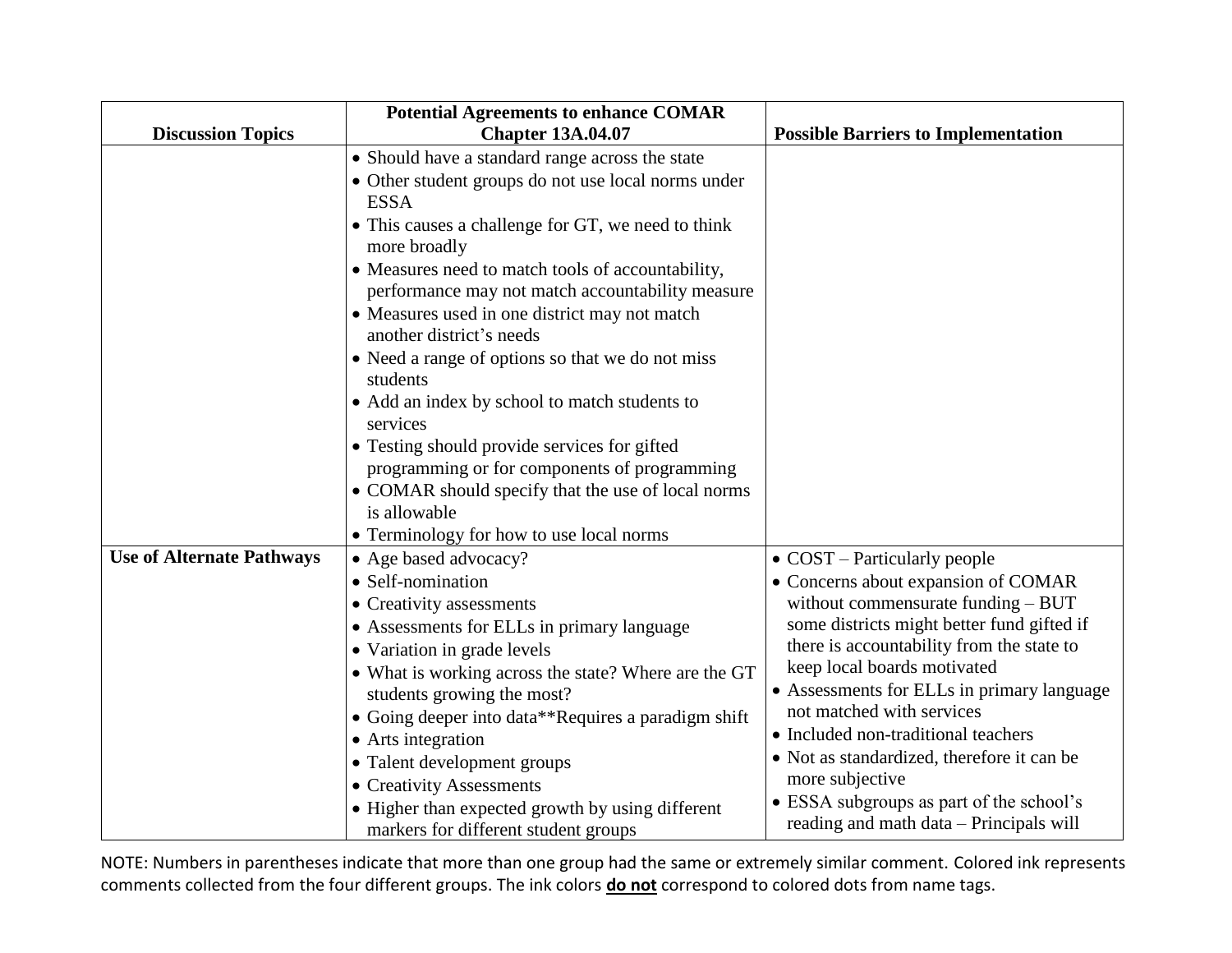|                                                                                                                                                                                                                                                                                     | <b>Potential Agreements to enhance COMAR</b>                                                                                                                                                                                                                                                                                                                                                                                                                      |                                                                                                                                                                                                                               |
|-------------------------------------------------------------------------------------------------------------------------------------------------------------------------------------------------------------------------------------------------------------------------------------|-------------------------------------------------------------------------------------------------------------------------------------------------------------------------------------------------------------------------------------------------------------------------------------------------------------------------------------------------------------------------------------------------------------------------------------------------------------------|-------------------------------------------------------------------------------------------------------------------------------------------------------------------------------------------------------------------------------|
| <b>Discussion Topics</b>                                                                                                                                                                                                                                                            | <b>Chapter 13A.04.07</b>                                                                                                                                                                                                                                                                                                                                                                                                                                          | <b>Possible Barriers to Implementation</b>                                                                                                                                                                                    |
|                                                                                                                                                                                                                                                                                     | • The measures that we are currently using may not<br>give an accurate picture of various populations of<br>students<br>• COMAR should have specific language about<br>alternate pathways for specific populations of<br>students – make it more explicit in COMAR                                                                                                                                                                                                | only focus on students whose strengths are<br>in those subjects vs. the other areas of<br>giftedness<br>• If we identify student strengths in various<br>subject areas, then we need to have GT<br>programming in those areas |
| • Look at new teacher<br>certificates from higher<br>education-What are the<br>higher ed. institutions doing<br>to prepare for this?<br>• Please consider the<br>outcomes of making GT an<br><b>ESSA</b> subgroup- Potentially<br>schools would only ID<br>students for reading and | • What is working across the state? Where are the GT<br>students growing the most?<br>• Conversations need to take place with content<br>supervisors and school psychologists in order to<br>give our colleagues a greater base knowledge in<br>gifted education - Those colleagues typically make<br>GT programming decisions, especially at the<br>secondary levels)<br>• More PL across the state to help with the GT<br>content consistency (math, ELA, etc.) | • No additional comments from the<br>"BLACK" group<br>• No additional comments from the "RED"<br>group<br>• State must consider funding as districts<br>cannot handle an unfunded mandate (2)<br>• Law and advocacy           |
| math since those are the<br>areas of accountability<br>• Question: Would students<br>who are ID as GT in math<br>be expected to show the<br>same amount of growth in<br><b>ELA PARCC?</b><br>• In other states (PA for one),                                                        |                                                                                                                                                                                                                                                                                                                                                                                                                                                                   |                                                                                                                                                                                                                               |
| students identified as gifted<br>have an IEP, just like<br>Special Ed. That is<br>developed with parental<br>input and is revised<br>annually. Has MD thought<br>about this? A barrier to                                                                                           |                                                                                                                                                                                                                                                                                                                                                                                                                                                                   |                                                                                                                                                                                                                               |